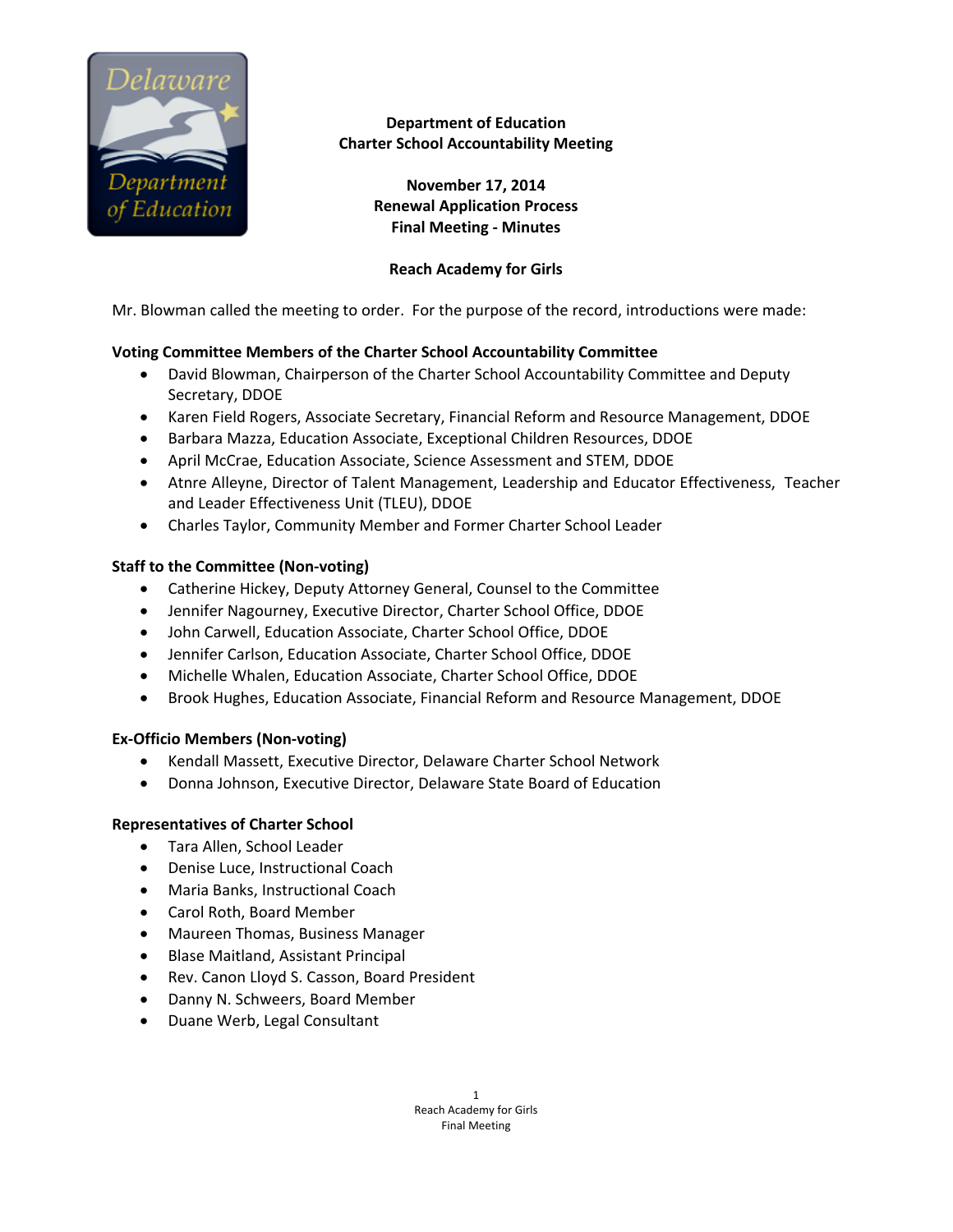**Meeting purpose:** To review the relevant statutory criteria for renewal and issue a final recommendation relative to the school's renewal application.

## **Meeting between the CSAC and Reach Academy for Girls:**

Mr. Blowman noted for the record that, at the Initial CSAC Meeting on October 15, 2014, the CSAC indicated that the Financial Framework of the renewal application met standard, whereas the Academic Framework and the math curriculum component of the Organizational Framework sections did not meet standard.

Mr. Blowman reported that the DDOE's Curriculum and Instruction Workgroup had reviewed the school's revised math submission and concluded that the revised submission meets approval.

Mr. Blowman noted that the CSAC requested the following items in order to inform its decision‐making:

- Plan for students with disabilities; and
- Plan for science and social studies.

Mr. Blowman acknowledged that the CSAC had received the requested items and asked the CSAC members whether the supplemental information prompted any comments, questions, or feedback.

Ms. Mazza stated that she did not have any questions regarding the school's plan for Students with Disabilities.

Ms. McCrae then confirmed receipt of the school's plan for Science and Social Studies and made several comments. She commended the school for its participation in the Science and Social Studies Coalitions, as well as the school's partnerships with community programs and the Department of Natural Resources and Environmental Control (DNREC). She stated that she noticed either a misunderstanding about or a failure to include information about Next Generation Science Standards and their incorporation into the school's Science instruction. She noted that the language used in the school's description did not necessarily mesh with the language that goes along with Next Generation Science Standards. She referred the school to the Framework for K‐12 Science Education and the Next Generation Science Standards as resources. With respect to Social Studies, she noted that it wasn't clear how the school was working with its sources in conducting its Social Studies research. She stated that she wanted to ensure that the school was using the Common Core as a source of reflection as it works through the Social Studies Standards and in its Social Studies curriculum.

Mr. Blowman asked the CSAC members whether they had any questions regarding the school's submissions or any other outstanding questions or feedback for the school.

Mr. Taylor asked what kind of progress the school has made since the last CSAC meeting with respect to its plan for improvement, including its Claremont Plan. Ms. Allen stated that, aside from the Board action for retreat and training, the school is on target. With regards to the school's benchmark assessments, which she stated that the school feels is key to zoning in on intervention, she indicated that the school is on target. She noted that the school is zoning in on students who are not receiving interventions, as well asthose who are, to ensure that they are reaching higher benchmarks. She stated that the school provides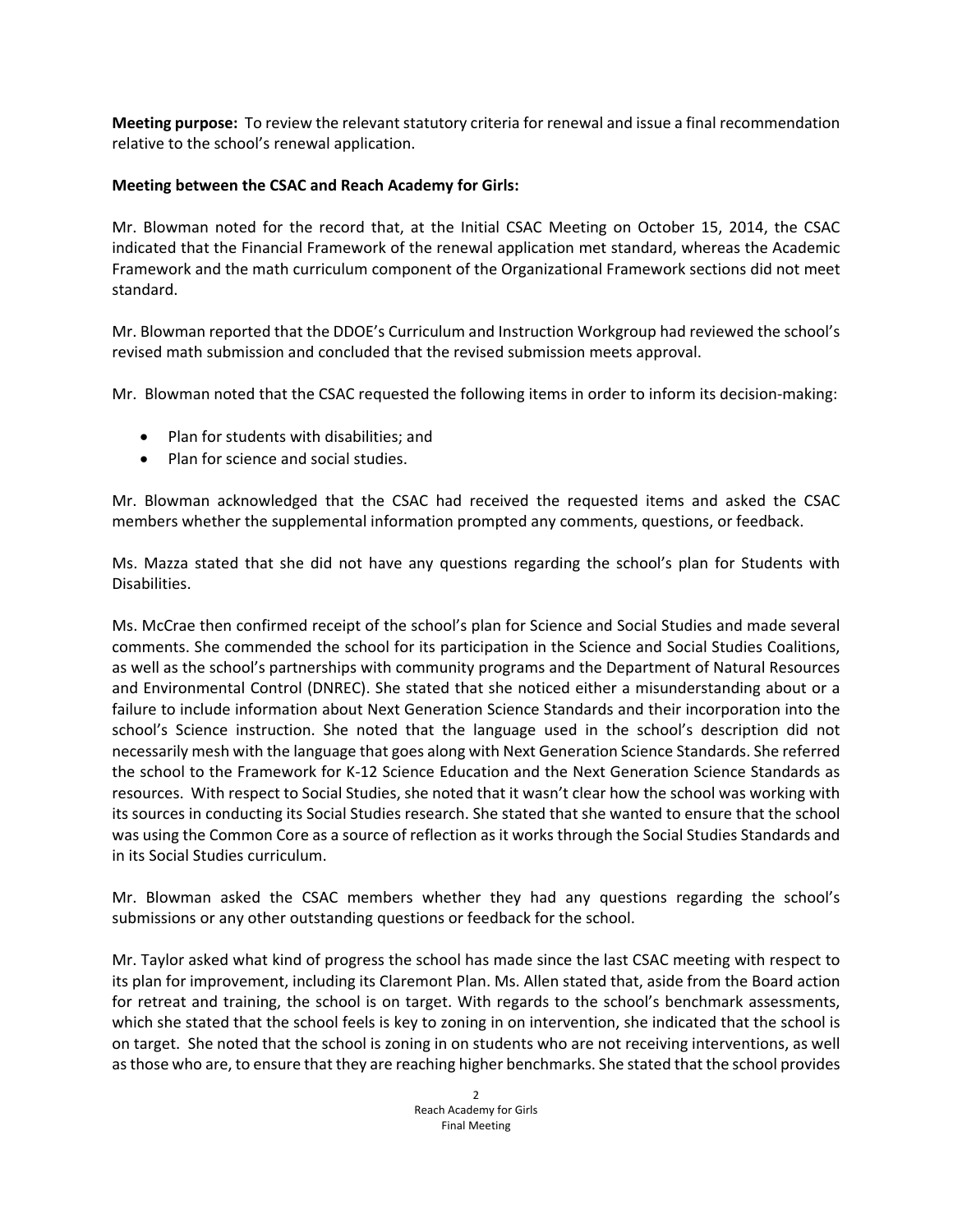enrichment classes outside of the regular classroom even for students who were meeting proficiency last year.

Mr. Taylor asked about the school's board training, which the school indicated was ongoing. Reverend Casson replied that the school is looking at early January. He stated that the Board held off on its last retreat pending the outcome of the renewal process so that the Board knows what direction it is moving into. Mr. Taylor asked who will provide the training and Reverend Casson replied that it was still "up for grabs," as the Board is currently looking for a facilitator.

Ms. Johnson asked how the school established its academic growth goals and what went into their development. Ms. Allen replied that the school looked at where it landed last year and, given all of the factors, particularly with Smarter Balanced being new, the school wanted to raise the bar, but the unknown was scary for the school. Ms. Banks stated that the school provided students with two assessments at the beginning of the year: Universal Screener and common assessments that the teachers had developed. She stated that the school looked not only at the questions that students had missed, but also how those questions had been determined and what standards had been missed. She stated that the school then determined which areas to focus on and how to go about looking at the student data through its Professional Learning Communities (PLCs) in order to determine the learning progressions. She stated that, in addition, the school progress monitors all students in Response to Intervention (RtI) every two weeks, and teachers also give common assessments every nine weeks.

Ms. Johnson asked if, knowing that the school has brought in some interim assessments to help follow and track the projection of student performance, the school is also using the assessments for its Measure B assessments for teachers in the Delaware Performance Appraisal System (DPAS). Ms. Banks replied that every teacher is using the Scholastic Math Inventory (SMI)/Scholastic Reading Inventory (SRI), as well as the common assessments, for their DPAS.

Ms. Johnson asked whether, looking at the new assessments that the school has brought forward, the Board or the school leadership considered incorporating mission‐specific goals into its Performance Agreement. Ms. Allen explained that this is the school's second year using SRI/SMI, which has been helpful, and the school thought that bringing in common assessments would also help. However, the school decided against mission-specific goals for this year, but would consider it for next year as the board expands.

Ms. Johnson asked about the school's emphasis on Adequate Yearly Progress (AYP) in its application, noting that AYP is not an accountability measure. She stated that she noted an over-emphasis on AYP, rather than a holistic framework. She asked the school to speak to this and the multiple measures incorporated into the framework. Ms. Allen stated that it wasn't intentional, but that the school was happy about making AYP. She stated that the school has not lost sight of the fact that it has work to do academically. She noted that last year was tumultuous for the school and it needed a celebration, but the school has not lost sight of the fact that it has work to do.

Mr. Blowman asked the CSAC members whether there are any sections of the application that they feel warrants a Does Not Meet Standard rating at this time, based upon their review of the application, the supplemental materials, and the discussions as the CSAC meetings. Ms. Field Rogers, Ms. McCrae, Ms.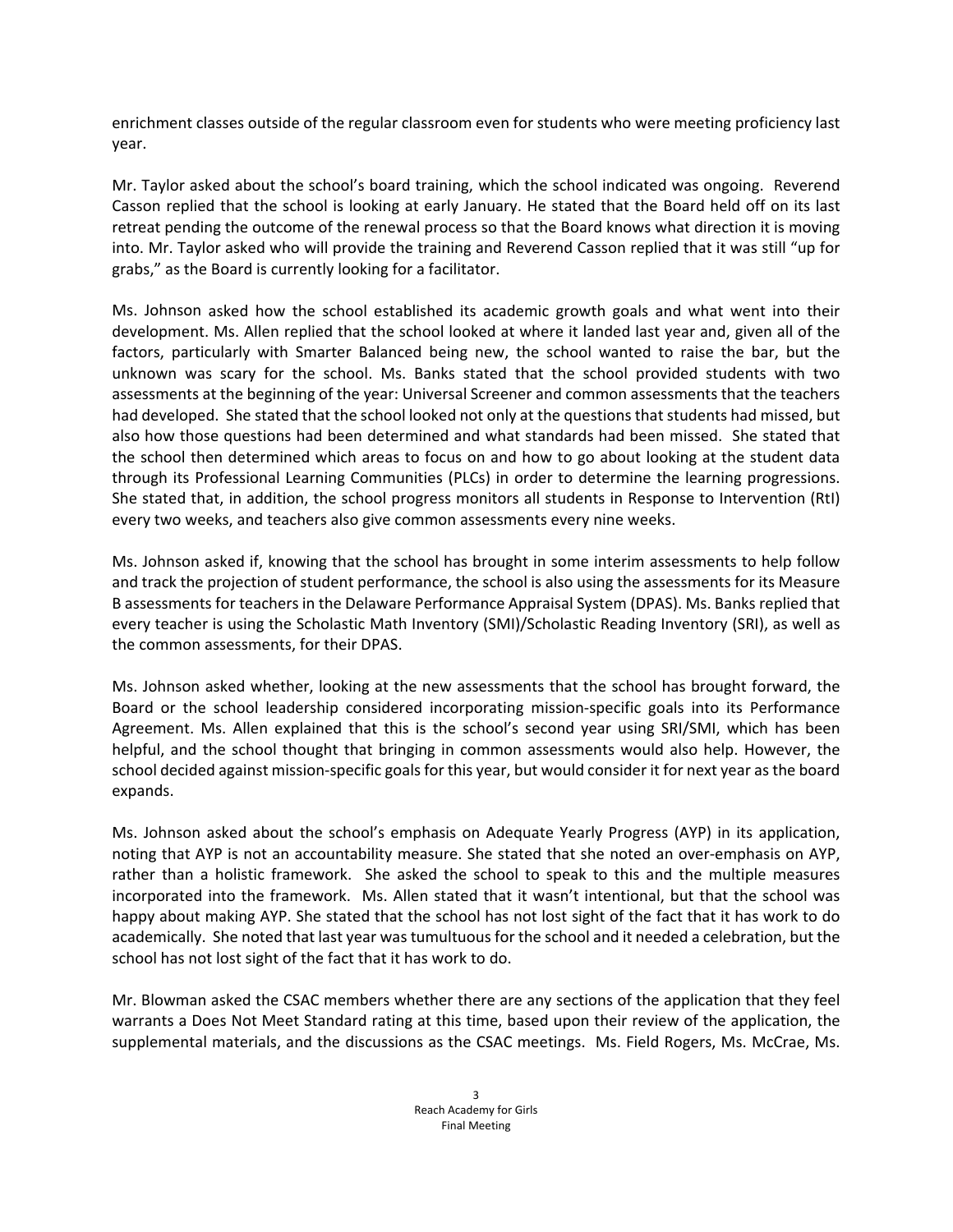Mazza, and Mr. Taylor stated that the Academic Framework does not meet standard. Mr. Alleyne abstained.

# **Conclusion of the meeting:**

Mr. Blowman summarized that the school meets standard on the Organizational and Financial Frameworks, but that the Academic Framework obviously does not. He stated that the CSAC is faced with wrestling with the consequences of that reality. He noted that it was clear that the school made growth this year, but noted that even with that growth, Reach just barely achieved a rating of "Does Not Meet Standard" over "Falls Far Below Standard." He stated that the CSAC is faced with a four‐year history of scores that are "down, up, down, up." He noted that the role of the CSAC is not really to predict what will happen next year or at the end of this school year, but to base its decisions on performance to date. He acknowledged that the school is doing a tremendous amount of internal work to improve student outcomes and has high hopes for further student improvements this year. However, the Code requires that renewal decisions be based on performance to date, already demonstrated, and not future promises. Further, the Performance Framework sets clear standards for performance, and renewal decisions and recommendations must be driven by the assessment of performance against those standards. He stated that, for each of its four years of operations, the school has not only failed to meet standards, but has failed to meet standards by substantial amounts. He noted that, for two of the last four years, the school's overall academic rating was "Falls Far Below Standard." He noted that, while the CSAC recognizes the growth made over the last year, Delaware standards require more than doing better than the year before. He noted that, despite the growth made last year, the school's level of growth and proficiency failed to meet the standards, and students are still not making sufficient annual growth to achieve proficiency within three years. He noted that, ultimately, what has to govern the CSAC's recommendation is what is currently before the CSAC - the school's demonstrated performance in relation to the established standards.

The motion was made to recommend non-renewal and was carried by a majority vote with Mr. Alleyne, who had not been present at the Initial CSAC Meeting, abstaining.

Mr. Blowman reminded the applicant that the CSAC's recommendation is just that; a recommendation to the Secretary of Education on the renewal application.

## **Renewal Application Process Timeline:**

Mr. Blowman discussed the renewal application process timeline as follows:

- The CSAC will provide the school with a Final Report no later than November 24, 2014.
- A second public hearing will be held on December 10, 2014, in the 2nd floor Auditorium of the Carvel State Office Building, located at 820 North French Street, Wilmington DE.
- The public comment period also ends on December 10, 2014.
- The State Board of Education will hold a meeting on December 18, 2014 in the 2nd floor Cabinet Room of the Townsend Building, located at 401 Federal Street, Dover DE, at which time the Secretary will announce his decision on the renewal application and, if required, the State Board will act on that decision.